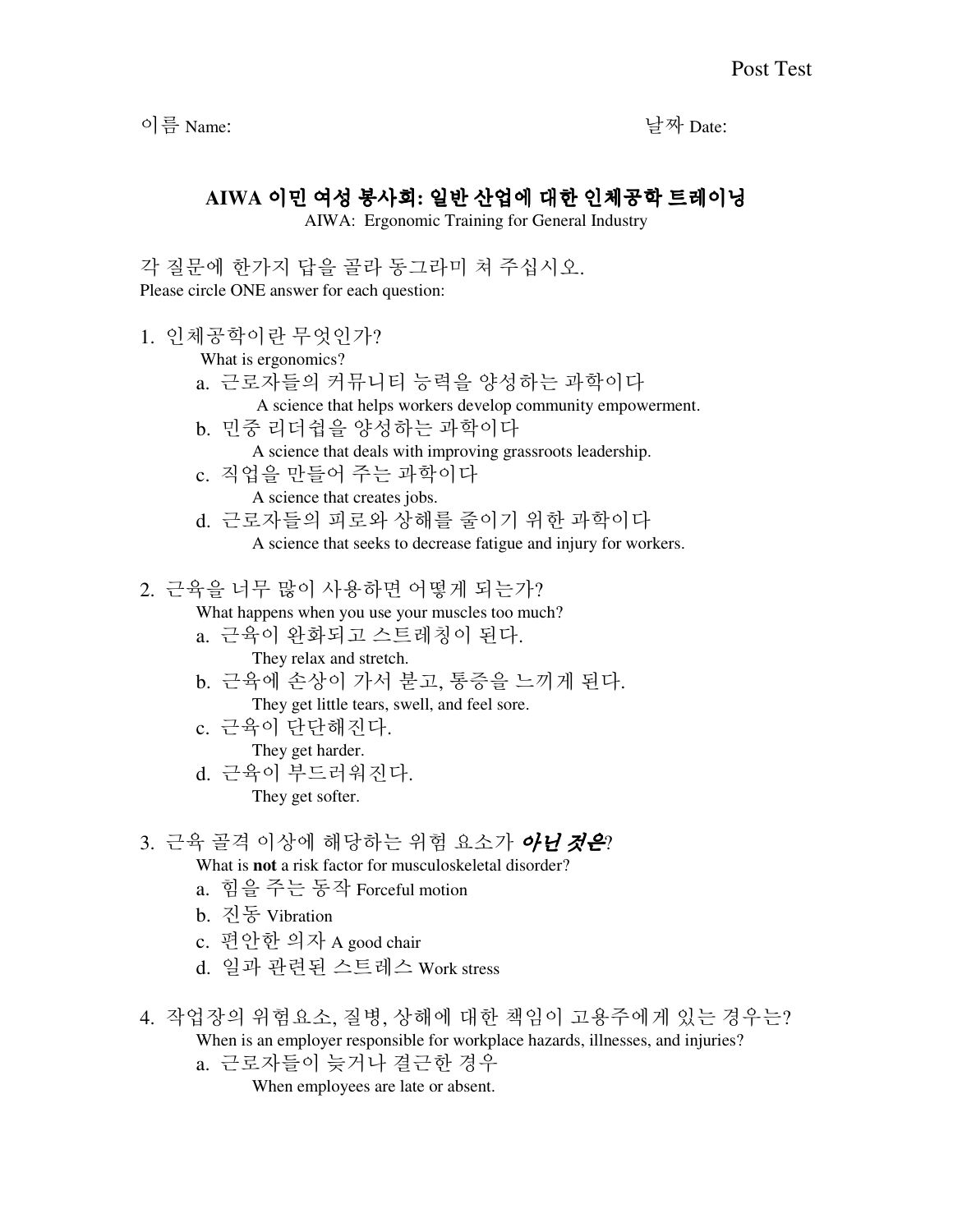- b. 상해를 당한 대부분의 근로자들이 미국에 일 년 이상 거주한 경우 When most of the injured employees have lived in the U.S. for at least one year.
- c. 메디케어를 적용할 수 없는 경우 When medical care is not available.
- d. 두 명 이상의 근로자가 동일한 작업과 관련된 상해 진단을
- 의사로부터 받은 경우

When more than one employee has been diagnosed by a doctor with the same work-related task.

- 5. OSHA 직업 안전 위생 관리국에 연락해야 하는 경우는? When should you contact OSHA?
	- a. 고용주가 위험요소, 질병, 상해로 부터 근로자를 보호할 수 있는 작업장 안전 수칙을 위반할 때 When an employer violates regulations that protect workers from hazards, illnesses, and injuries in the workplace.
	- b. 근로자 간에 불화가 있을 때

When there is a disagreement among workers.

- c. 근로자와 고용주간 임금에 관한 분쟁이 생길 때
	- When there is a wage dispute between workers and employers.
- d. 근로자와 고용주 간에 다른 언어를 사용할 때 When there is a language difference between workers and employers.